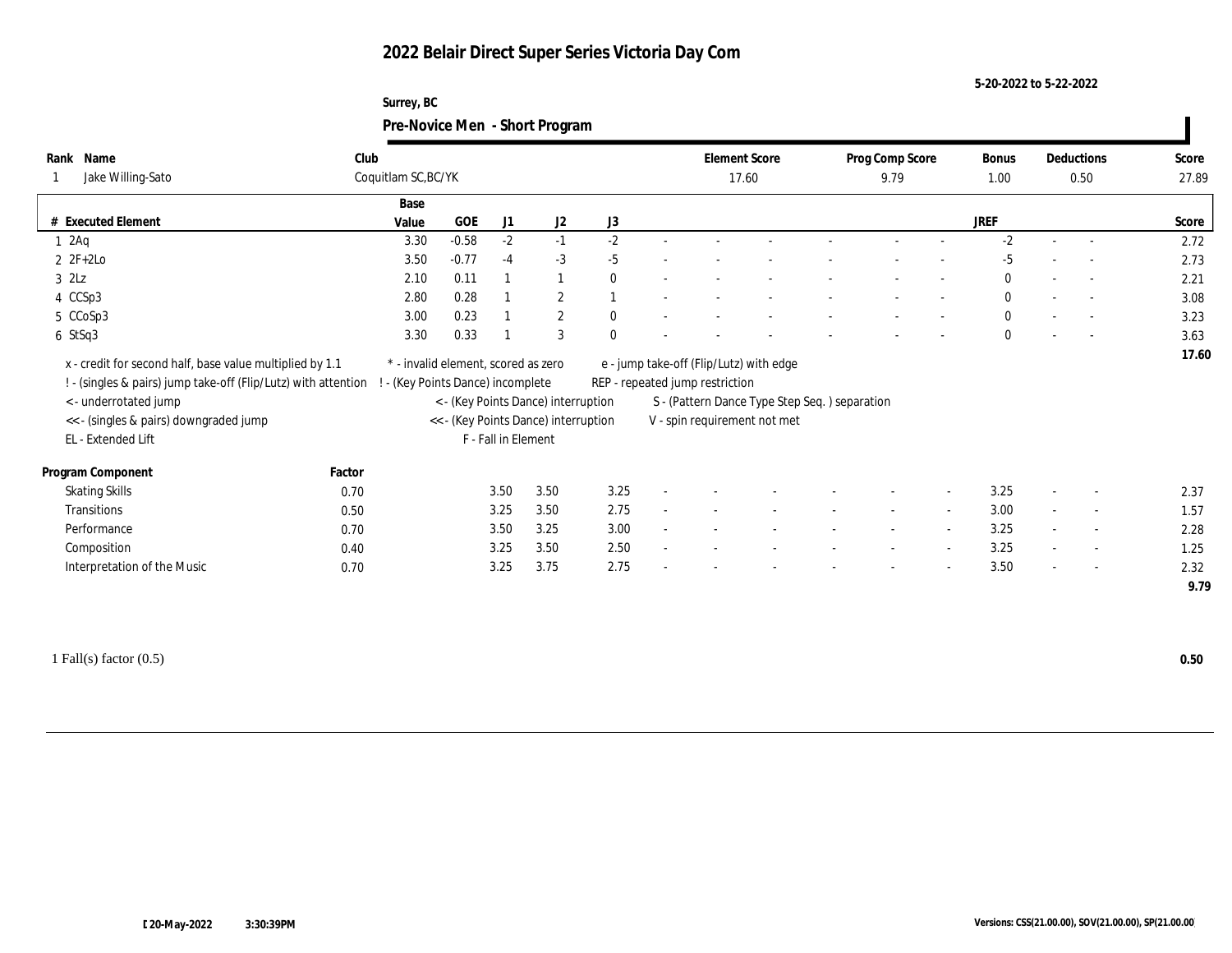### **Surrey, BC Pre-Novice Men - Short Program**

|                                                                                                                            |        |                                                                        |         |                     |                                                                             |              |                                 |                                                                               |                 |                          |          | Deductions               |       |
|----------------------------------------------------------------------------------------------------------------------------|--------|------------------------------------------------------------------------|---------|---------------------|-----------------------------------------------------------------------------|--------------|---------------------------------|-------------------------------------------------------------------------------|-----------------|--------------------------|----------|--------------------------|-------|
| Name<br>Rank                                                                                                               | Club   |                                                                        |         |                     |                                                                             |              | <b>Element Score</b>            |                                                                               | Prog Comp Score |                          | Bonus    |                          | Score |
| Daniel Zhang<br>$\mathbf{2}$                                                                                               |        | Coquitlam SC, BC/YK                                                    |         |                     |                                                                             |              | 14.65                           |                                                                               | 10.07           |                          | 1.00     | 0.50                     | 25.22 |
|                                                                                                                            |        | Base                                                                   |         |                     |                                                                             |              |                                 |                                                                               |                 |                          |          |                          |       |
| # Executed Element                                                                                                         |        | Value                                                                  | GOE     | J1                  | J2                                                                          | J3           |                                 |                                                                               |                 |                          | JREF     |                          | Score |
| 12Aq                                                                                                                       |        | 3.30                                                                   | $-1.65$ | $-5$                | $-5$                                                                        | $-5$         |                                 |                                                                               |                 |                          | $-5$     |                          | 1.65  |
| $2 ZF+2T$                                                                                                                  |        | 3.10                                                                   | 0.14    | $\mathbf{1}$        | $\mathbf{1}$                                                                |              |                                 |                                                                               |                 |                          | $\theta$ |                          | 3.24  |
| $3$ $2Lz$                                                                                                                  |        | 2.10                                                                   | 0.11    | $\mathbf{0}$        | $\mathbf{1}$                                                                | $\mathbf{0}$ |                                 |                                                                               |                 |                          |          |                          | 2.21  |
| 4 CCSp3                                                                                                                    |        | 2.80                                                                   | 0.28    |                     | $\mathbf{1}$                                                                |              |                                 |                                                                               |                 |                          |          |                          | 3.08  |
| 5 StSq2                                                                                                                    |        | 2.60                                                                   | 0.13    | $\mathbf{0}$        | $\mathbf{1}$                                                                | $\mathbf{0}$ |                                 |                                                                               |                 |                          |          |                          | 2.73  |
| 6 CCoSp2 (V)                                                                                                               |        | 1.88                                                                   | $-0.14$ | $\mathbf{0}$        | $-2$                                                                        | $\theta$     |                                 |                                                                               |                 |                          | $-1$     |                          | 1.74  |
| x - credit for second half, base value multiplied by 1.1<br>! - (singles & pairs) jump take-off (Flip/Lutz) with attention |        | * - invalid element, scored as zero<br>- (Key Points Dance) incomplete |         |                     |                                                                             |              |                                 | e - jump take-off (Flip/Lutz) with edge                                       |                 |                          |          |                          |       |
| <- underrotated jump<br><< - (singles & pairs) downgraded jump<br>EL - Extended Lift                                       |        |                                                                        |         | F - Fall in Element | < - (Key Points Dance) interruption<br><< - (Key Points Dance) interruption |              | REP - repeated jump restriction | S - (Pattern Dance Type Step Seq.) separation<br>V - spin requirement not met |                 |                          |          |                          |       |
| Program Component                                                                                                          | Factor |                                                                        |         |                     |                                                                             |              |                                 |                                                                               |                 |                          |          |                          |       |
| <b>Skating Skills</b>                                                                                                      | 0.70   |                                                                        |         | 3.25                | 3.50                                                                        | 3.50         |                                 |                                                                               |                 | $\overline{\phantom{a}}$ | 3.50     | $\overline{\phantom{a}}$ | 2.41  |
| Transitions                                                                                                                | 0.50   |                                                                        |         | 3.50                | 3.50                                                                        | 3.50         |                                 |                                                                               |                 | $\overline{\phantom{a}}$ | 3.00     | $\sim$                   | 1.69  |
| Performance                                                                                                                | 0.70   |                                                                        |         | 3.25                | 3.00                                                                        | 3.00         |                                 |                                                                               |                 | $\sim$                   | 3.75     | $\overline{\phantom{a}}$ | 2.28  |
| Composition                                                                                                                | 0.40   |                                                                        |         | 3.50                | 3.25                                                                        | 3.00         |                                 |                                                                               |                 | $\sim$                   | 3.50     | $\overline{\phantom{a}}$ | 1.32  |
| Interpretation of the Music                                                                                                | 0.70   |                                                                        |         | 3.25                | 3.25                                                                        | 3.25         |                                 |                                                                               |                 | $\overline{\phantom{a}}$ | 3.75     | $\overline{\phantom{a}}$ | 2.37  |

1 Fall(s) factor (0.5) **0.50**

 $\blacksquare$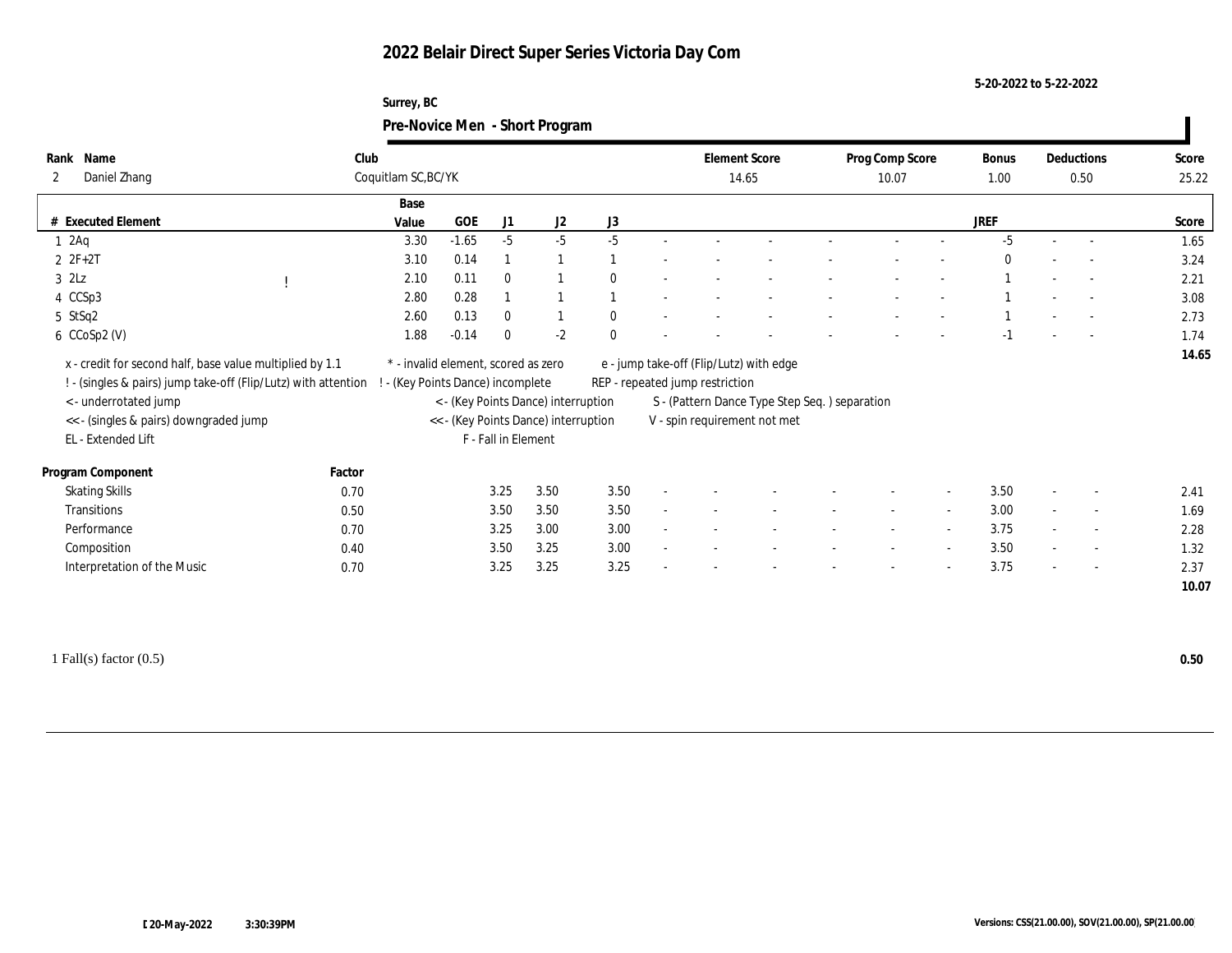### **Surrey, BC Pre-Novice Men - Short Program**

|                                                                                                                                                                                                                     |        |                                                                        |         |                     | $\circ$                                                                     |      |                                                                                                            |                                               |                          |        |              |                          |                          |       |
|---------------------------------------------------------------------------------------------------------------------------------------------------------------------------------------------------------------------|--------|------------------------------------------------------------------------|---------|---------------------|-----------------------------------------------------------------------------|------|------------------------------------------------------------------------------------------------------------|-----------------------------------------------|--------------------------|--------|--------------|--------------------------|--------------------------|-------|
| Name<br>Rank                                                                                                                                                                                                        | Club   |                                                                        |         |                     |                                                                             |      | <b>Element Score</b>                                                                                       |                                               | Prog Comp Score          |        | <b>Bonus</b> |                          | Deductions               | Score |
| Erighan Dantienn<br>3                                                                                                                                                                                               |        | Champs ISC of BC, BC/YK                                                |         |                     |                                                                             |      | 13.27                                                                                                      |                                               | 10.19                    |        | 0.00         |                          | 0.50                     | 22.96 |
|                                                                                                                                                                                                                     |        | Base                                                                   |         |                     |                                                                             |      |                                                                                                            |                                               |                          |        |              |                          |                          |       |
| # Executed Element                                                                                                                                                                                                  |        | Value                                                                  | GOE     | J1                  | J2                                                                          | J3   |                                                                                                            |                                               |                          |        | <b>JREF</b>  |                          |                          | Score |
| 1 2Lz+COMBO                                                                                                                                                                                                         |        | 2.10                                                                   | $-0.84$ | $-3$                | $-3$                                                                        | $-5$ |                                                                                                            |                                               |                          |        | $-5$         |                          |                          | 1.26  |
| $2$ $2A <$                                                                                                                                                                                                          |        | 1.10                                                                   | $-0.55$ | $-5$                | $-5$                                                                        | $-5$ |                                                                                                            |                                               |                          |        | $-5$         |                          |                          | 0.55  |
| 3 CCSp1                                                                                                                                                                                                             |        | 2.00                                                                   | 0.30    | $\mathbf{2}$        | $\mathbf{2}$                                                                |      |                                                                                                            |                                               |                          |        |              |                          | $\sim$                   | 2.30  |
| 4 2Lo                                                                                                                                                                                                               |        | 1.70                                                                   | 0.21    | $\mathbf{2}$        | $\mathbf{2}$                                                                |      |                                                                                                            |                                               |                          |        | $\theta$     |                          |                          | 1.91  |
| 5 StSq3                                                                                                                                                                                                             |        | 3.30                                                                   | 0.50    | $\mathbf{2}$        | $\mathbf{2}$                                                                |      |                                                                                                            |                                               |                          |        |              |                          | $\sim$                   | 3.80  |
| 6 CCoSp3                                                                                                                                                                                                            |        | 3.00                                                                   | 0.45    | $\boldsymbol{2}$    | 2                                                                           |      |                                                                                                            |                                               |                          |        |              |                          |                          | 3.45  |
| x - credit for second half, base value multiplied by 1.1<br>! - (singles & pairs) jump take-off (Flip/Lutz) with attention<br>< - underrotated jump<br><< - (singles & pairs) downgraded jump<br>EL - Extended Lift |        | * - invalid element, scored as zero<br>- (Key Points Dance) incomplete |         | F - Fall in Element | < - (Key Points Dance) interruption<br><< - (Key Points Dance) interruption |      | e - jump take-off (Flip/Lutz) with edge<br>REP - repeated jump restriction<br>V - spin requirement not met | S - (Pattern Dance Type Step Seq.) separation |                          |        |              |                          |                          | 13.27 |
|                                                                                                                                                                                                                     |        |                                                                        |         |                     |                                                                             |      |                                                                                                            |                                               |                          |        |              |                          |                          |       |
|                                                                                                                                                                                                                     | Factor |                                                                        |         |                     |                                                                             |      |                                                                                                            |                                               |                          |        |              |                          |                          |       |
| Program Component<br><b>Skating Skills</b>                                                                                                                                                                          | 0.70   |                                                                        |         | 3.50                | 3.50                                                                        | 3.50 |                                                                                                            |                                               |                          |        | 3.50         |                          | $\overline{\phantom{a}}$ | 2.45  |
| Transitions                                                                                                                                                                                                         | 0.50   |                                                                        |         | 3.25                | 3.25                                                                        | 3.50 |                                                                                                            |                                               | $\overline{\phantom{a}}$ | $\sim$ | 3.00         | $\overline{\phantom{a}}$ | $\sim$                   | 1.63  |
| Performance                                                                                                                                                                                                         | 0.70   |                                                                        |         | 3.25                | 3.00                                                                        | 3.75 |                                                                                                            |                                               |                          |        | 3.25         |                          | $\overline{\phantom{a}}$ | 2.32  |
| Composition                                                                                                                                                                                                         | 0.40   |                                                                        |         | 3.75                | 3.50                                                                        | 3.75 |                                                                                                            |                                               | $\overline{\phantom{a}}$ | $\sim$ | 3.25         | $\sim$                   | $\sim$                   | 1.42  |
| Interpretation of the Music                                                                                                                                                                                         | 0.70   |                                                                        |         | 3.50                | 3.25                                                                        | 3.50 |                                                                                                            |                                               |                          |        | 3.25         |                          | $\overline{\phantom{a}}$ | 2.37  |

1 Fall(s) factor (0.5) **0.50**

 $\blacksquare$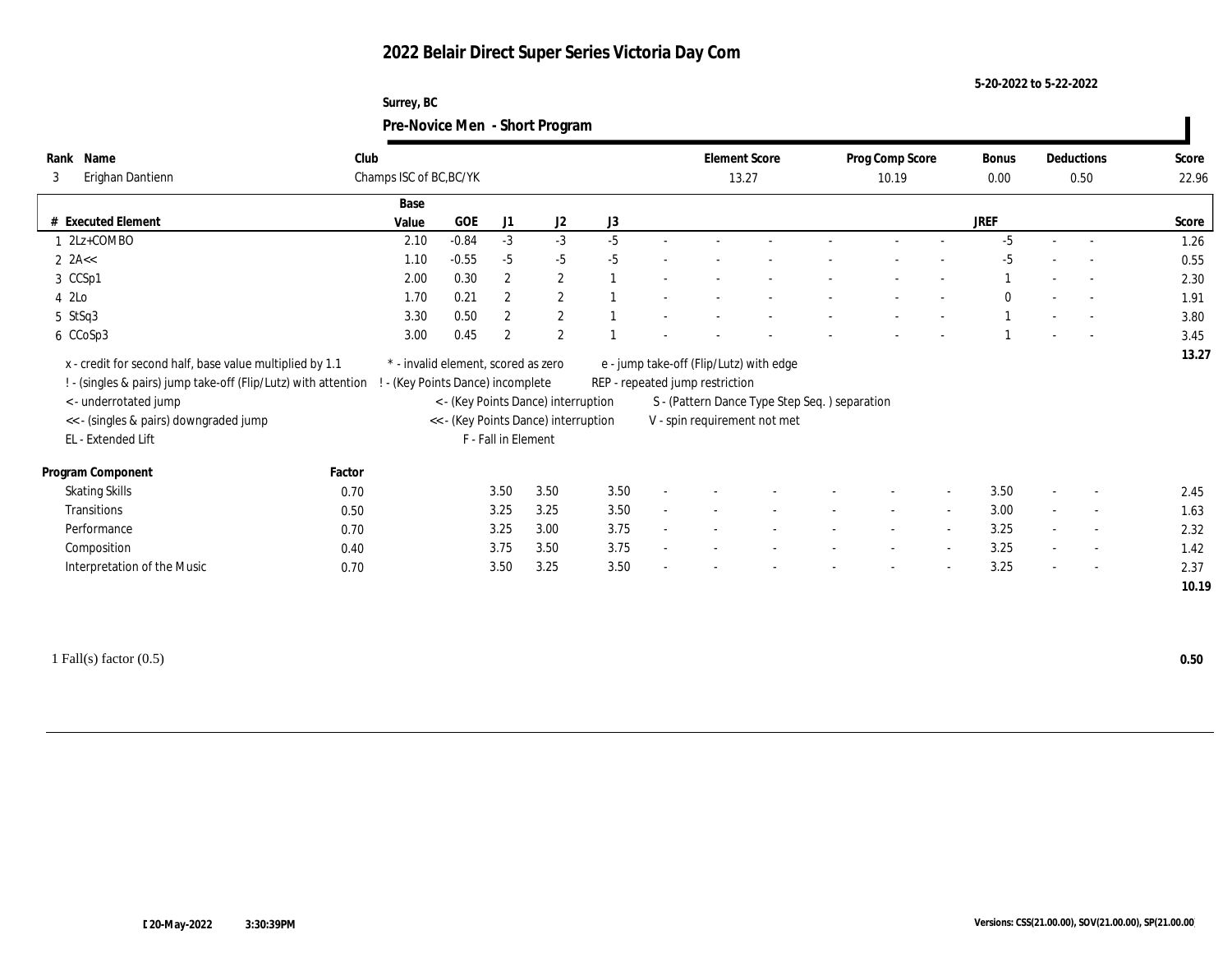### **Surrey, BC Pre-Novice Men - Short Program**

|                       |                                                                                                                                                                                                                    |                                   |                                     |                     | $\sigma$                                                                    |                |                                 |                                                                                                                          |                 |                          |             |                          |                          |              |
|-----------------------|--------------------------------------------------------------------------------------------------------------------------------------------------------------------------------------------------------------------|-----------------------------------|-------------------------------------|---------------------|-----------------------------------------------------------------------------|----------------|---------------------------------|--------------------------------------------------------------------------------------------------------------------------|-----------------|--------------------------|-------------|--------------------------|--------------------------|--------------|
| Name<br>Rank          |                                                                                                                                                                                                                    | Club                              |                                     |                     |                                                                             |                | <b>Element Score</b>            |                                                                                                                          | Prog Comp Score |                          | Bonus       |                          | Deductions               | Score        |
| 4                     | Carson Chow                                                                                                                                                                                                        | Connaught SC, BC/YK               |                                     |                     |                                                                             |                | 12.63                           |                                                                                                                          | 9.81            |                          | 0.00        |                          | 0.50                     | 21.94        |
|                       |                                                                                                                                                                                                                    | Base                              |                                     |                     |                                                                             |                |                                 |                                                                                                                          |                 |                          |             |                          |                          |              |
|                       | # Executed Element                                                                                                                                                                                                 | Value                             | GOE                                 | J1                  | J2                                                                          | $\rm J3$       |                                 |                                                                                                                          |                 |                          | <b>JREF</b> |                          |                          | Score        |
| $1$ 2A $\lt$          |                                                                                                                                                                                                                    | 1.10                              | $-0.55$                             | $-5$                | $-5$                                                                        | $-5$           |                                 |                                                                                                                          |                 |                          | $-5$        |                          |                          | 0.55         |
| $2$ $2Lz+2T$          |                                                                                                                                                                                                                    | 3.40                              | $-0.21$                             | $-1$                | $-1$                                                                        | $-1$           |                                 |                                                                                                                          |                 |                          | $-1$        |                          |                          | 3.19         |
| 3 2F                  |                                                                                                                                                                                                                    | 1.80                              | $-0.09$                             | $-1$                | $\bf{0}$                                                                    | $\mathbf{0}$   |                                 |                                                                                                                          |                 |                          | $-1$        |                          | $\sim$                   | 1.71         |
| 4 CCoSp1              |                                                                                                                                                                                                                    | 2.00                              | 0.25                                |                     | $\overline{1}$                                                              | $\overline{2}$ |                                 |                                                                                                                          |                 |                          |             |                          |                          | 2.25         |
| 5 StSq2               |                                                                                                                                                                                                                    | 2.60                              | 0.26                                |                     |                                                                             |                |                                 |                                                                                                                          |                 |                          |             |                          | $\overline{a}$           | 2.86         |
| 6 CCSp2               |                                                                                                                                                                                                                    | 2.30                              | $-0.23$                             | $-2$                | $-2$                                                                        | $-1$           |                                 |                                                                                                                          |                 |                          |             |                          |                          | 2.07         |
|                       | x - credit for second half, base value multiplied by 1.1<br>! - (singles & pairs) jump take-off (Flip/Lutz) with attention<br><- underrotated jump<br><< - (singles & pairs) downgraded jump<br>EL - Extended Lift | ! - (Key Points Dance) incomplete | * - invalid element, scored as zero | F - Fall in Element | < - (Key Points Dance) interruption<br><< - (Key Points Dance) interruption |                | REP - repeated jump restriction | e - jump take-off (Flip/Lutz) with edge<br>S - (Pattern Dance Type Step Seq.) separation<br>V - spin requirement not met |                 |                          |             |                          |                          | 12.63        |
| Program Component     |                                                                                                                                                                                                                    | Factor                            |                                     |                     |                                                                             |                |                                 |                                                                                                                          |                 |                          |             |                          |                          |              |
| <b>Skating Skills</b> |                                                                                                                                                                                                                    | 0.70                              |                                     | 3.50                | 3.50                                                                        | 3.25           |                                 |                                                                                                                          |                 |                          | 3.25        | $\overline{\phantom{a}}$ | $\overline{\phantom{a}}$ | 2.37         |
| <b>Transitions</b>    |                                                                                                                                                                                                                    | 0.50                              |                                     | 3.25                | 3.50                                                                        | 2.75           |                                 |                                                                                                                          | $\sim$          | $\sim$                   | 3.50        | $\sim$                   | $\sim$                   | 1.63         |
| Performance           |                                                                                                                                                                                                                    | 0.70                              |                                     | 3.25                | 3.00                                                                        | 3.00           |                                 |                                                                                                                          | $\sim$          | $\sim$                   | 3.25        |                          | $\sim$                   | 2.19         |
| Composition           |                                                                                                                                                                                                                    | 0.40                              |                                     | 3.50                | 3.25                                                                        | 3.00           |                                 |                                                                                                                          | $\sim$          | $\sim$                   | 3.25        |                          | $\sim$                   | 1.30         |
|                       | Interpretation of the Music                                                                                                                                                                                        | 0.70                              |                                     | 3.25                | 3.50                                                                        | 3.25           |                                 |                                                                                                                          |                 | $\overline{\phantom{a}}$ | 3.25        |                          | $\overline{\phantom{a}}$ | 2.32<br>9.81 |

1 Fall(s) factor (0.5) **0.50**

 $\blacksquare$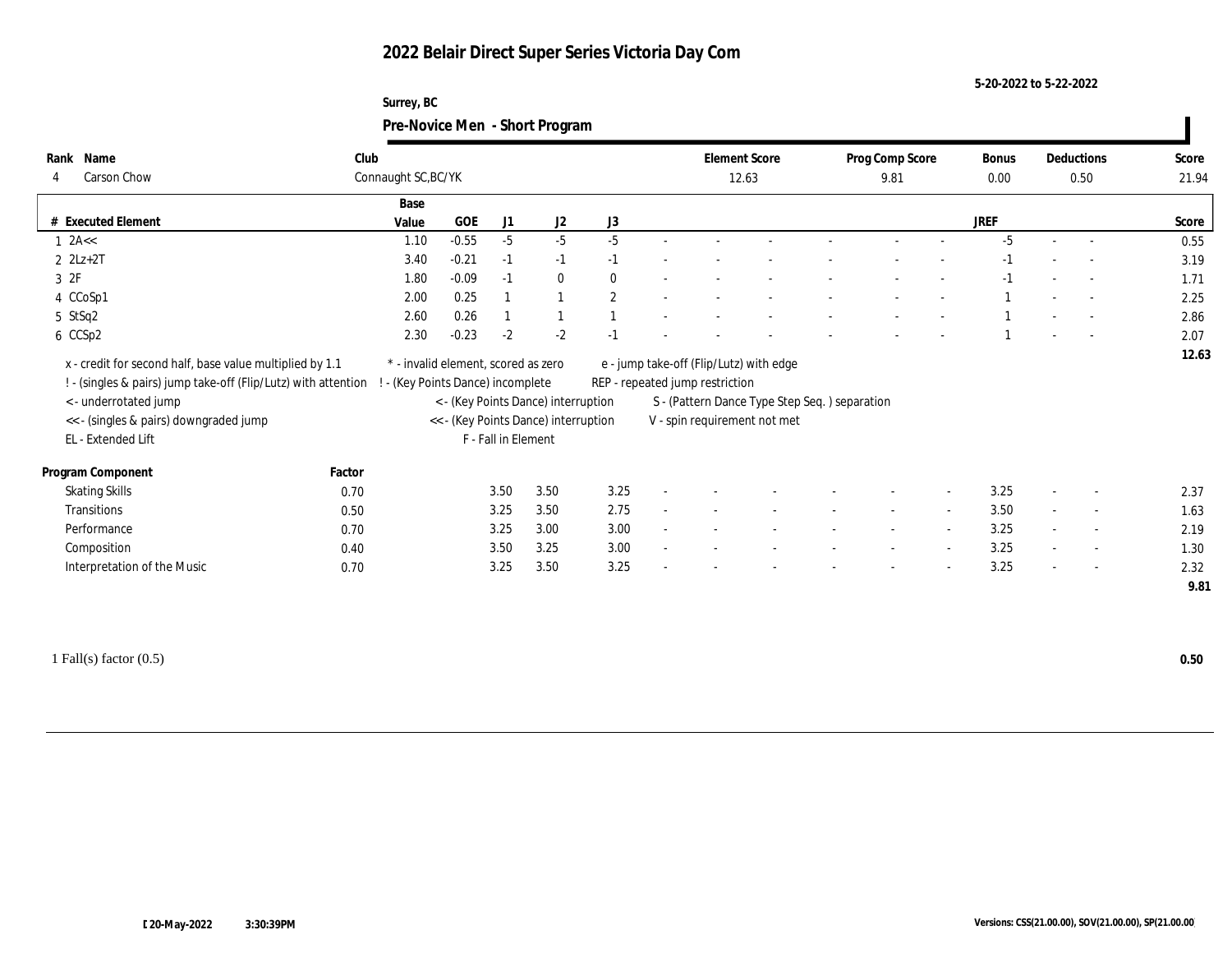### **Surrey, BC Pre-Novice Men - Short Program**

| Name<br>Rank                                                   | Club   |                                     |         |                     |                                      |              |                                 | <b>Element Score</b>                          | Prog Comp Score |                          | Bonus    | Deductions               | Score |
|----------------------------------------------------------------|--------|-------------------------------------|---------|---------------------|--------------------------------------|--------------|---------------------------------|-----------------------------------------------|-----------------|--------------------------|----------|--------------------------|-------|
| Nathan Feng<br>5                                               |        | Champs ISC of BC, BC/YK             |         |                     |                                      |              |                                 | 12.17                                         | 8.43            |                          | 1.00     | 0.00                     | 21.60 |
|                                                                |        | Base                                |         |                     |                                      |              |                                 |                                               |                 |                          |          |                          |       |
| <b>Executed Element</b>                                        |        | Value                               | GOE     | J1                  | J2                                   | J3           |                                 |                                               |                 |                          | JREF     |                          | Score |
| $1 \cdot 2$ Aq                                                 |        | 3.30                                | $-0.74$ | $-2$                | $-2$                                 | $-2$         |                                 |                                               |                 |                          | $-3$     | $\overline{a}$           | 2.56  |
| 2 $2A+2T<<$                                                    |        | 3.70                                | $-1.32$ | $-4$                | $-4$                                 | $-4$         |                                 |                                               |                 |                          |          |                          | 2.38  |
| 3 2F                                                           |        | 1.80                                | 0.18    |                     |                                      |              |                                 |                                               |                 |                          |          |                          | 1.98  |
| 4 CCSpB                                                        |        | 1.70                                | 0.00    | $\bf{0}$            | $\bf{0}$                             | $\mathbf{0}$ |                                 |                                               |                 |                          | $\theta$ | $\overline{a}$           | 1.70  |
| 5 CCoSp1                                                       |        | 2.00                                | $-0.20$ | $-1$                | $-1$                                 | $-1$         |                                 |                                               |                 |                          | $-1$     | $\overline{\phantom{0}}$ | 1.80  |
| 6 StSq1                                                        |        | 1.80                                | $-0.05$ | $\bf{0}$            | $\mathbf{0}$                         | $-1$         |                                 |                                               |                 |                          | $\Omega$ | $\overline{\phantom{a}}$ | 1.75  |
| x - credit for second half, base value multiplied by 1.1       |        | * - invalid element, scored as zero |         |                     |                                      |              |                                 | e - jump take-off (Flip/Lutz) with edge       |                 |                          |          |                          | 12.17 |
| ! - (singles & pairs) jump take-off (Flip/Lutz) with attention |        | (Key Points Dance) incomplete       |         |                     |                                      |              | REP - repeated jump restriction |                                               |                 |                          |          |                          |       |
| < - underrotated jump                                          |        |                                     |         |                     | < - (Key Points Dance) interruption  |              |                                 | S - (Pattern Dance Type Step Seq.) separation |                 |                          |          |                          |       |
| << - (singles & pairs) downgraded jump                         |        |                                     |         |                     | << - (Key Points Dance) interruption |              |                                 | V - spin requirement not met                  |                 |                          |          |                          |       |
| EL - Extended Lift                                             |        |                                     |         | F - Fall in Element |                                      |              |                                 |                                               |                 |                          |          |                          |       |
|                                                                |        |                                     |         |                     |                                      |              |                                 |                                               |                 |                          |          |                          |       |
| Program Component                                              | Factor |                                     |         |                     |                                      |              |                                 |                                               |                 |                          |          |                          |       |
| <b>Skating Skills</b>                                          | 0.70   |                                     |         | 3.25                | 3.00                                 | 3.00         |                                 |                                               |                 | $\sim$                   | 3.00     | $\overline{\phantom{a}}$ | 2.14  |
| Transitions                                                    | 0.50   |                                     |         | 3.00                | 2.75                                 | 2.75         |                                 |                                               |                 | $\overline{\phantom{a}}$ | 2.50     | $\sim$                   | 1.38  |
| Performance                                                    | 0.70   |                                     |         | 2.75                | 2.25                                 | 2.50         |                                 |                                               |                 | $\sim$                   | 2.75     | $\sim$                   | 1.79  |
| Composition                                                    | 0.40   |                                     |         | 3.00                | 2.50                                 | 3.00         |                                 |                                               |                 |                          | 3.00     | $\sim$                   | 1.15  |
| Interpretation of the Music                                    | 0.70   |                                     |         | 3.00                | 2.50                                 | 2.75         |                                 |                                               |                 |                          | 3.00     | $\overline{\phantom{a}}$ | 1.97  |
|                                                                |        |                                     |         |                     |                                      |              |                                 |                                               |                 |                          |          |                          | 8.43  |

 **0.00**

 $\mathbf{I}$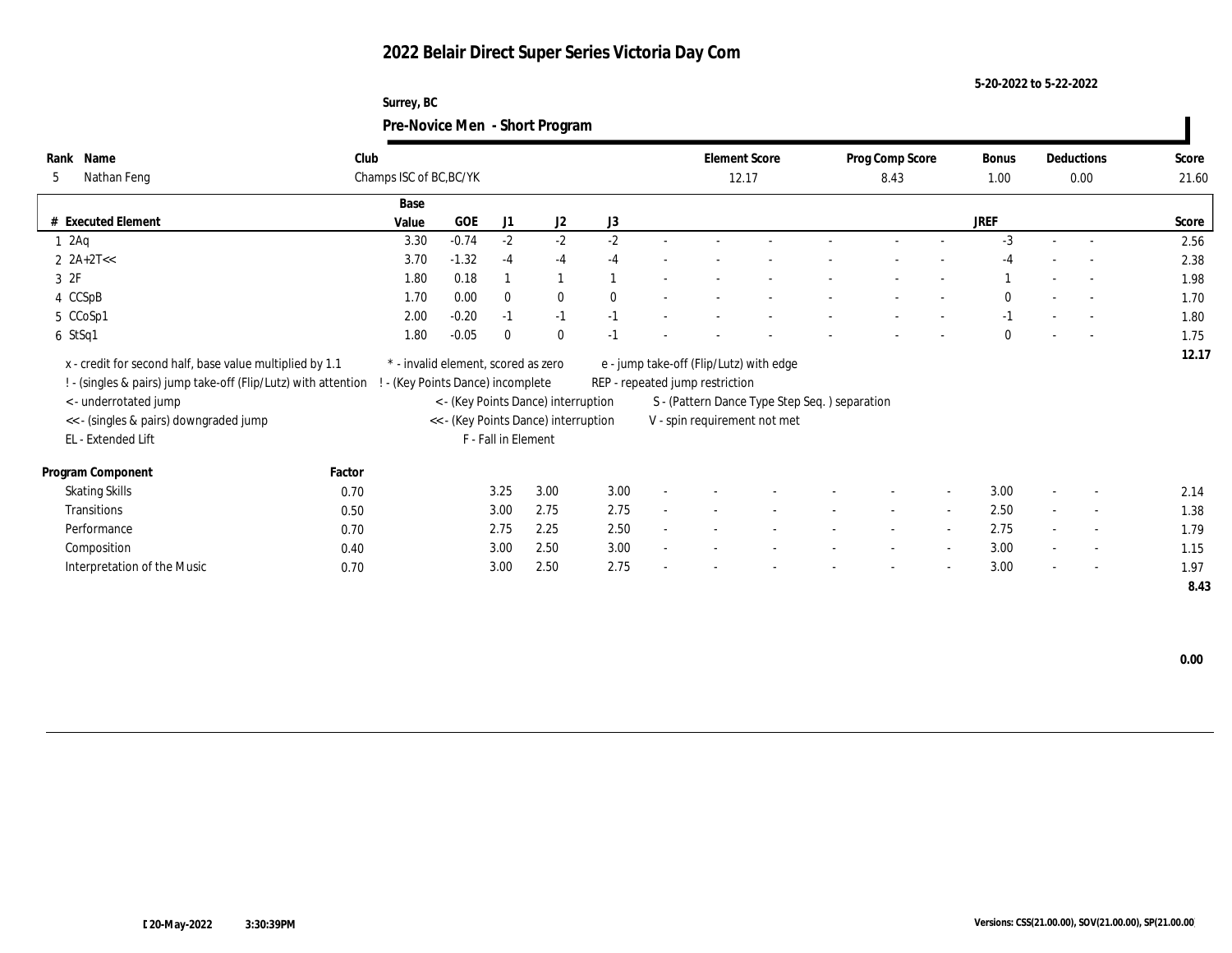### **Surrey, BC Pre-Novice Men - Short Program**

|      |                                                                                                                                                                                                                     |                                   |                                     |                     | $\mathbf{\sigma}$                                                           |              |        |                                 |                                                                                                                          |                 |                          |             |                          |                          |              |
|------|---------------------------------------------------------------------------------------------------------------------------------------------------------------------------------------------------------------------|-----------------------------------|-------------------------------------|---------------------|-----------------------------------------------------------------------------|--------------|--------|---------------------------------|--------------------------------------------------------------------------------------------------------------------------|-----------------|--------------------------|-------------|--------------------------|--------------------------|--------------|
| Rank | Name                                                                                                                                                                                                                | Club                              |                                     |                     |                                                                             |              |        | <b>Element Score</b>            |                                                                                                                          | Prog Comp Score |                          | Bonus       |                          | Deductions               | Score        |
| -6   | Nico Conforti                                                                                                                                                                                                       | Oak Bay FSC, BC/YK                |                                     |                     |                                                                             |              |        | 11.05                           |                                                                                                                          | 8.05            |                          | 0.00        |                          | 1.00                     | 18.10        |
|      |                                                                                                                                                                                                                     | Base                              |                                     |                     |                                                                             |              |        |                                 |                                                                                                                          |                 |                          |             |                          |                          |              |
|      | # Executed Element                                                                                                                                                                                                  | Value                             | GOE                                 | J1                  | J2                                                                          | J3           |        |                                 |                                                                                                                          |                 |                          | <b>JREF</b> |                          |                          | Score        |
|      | $1 \ \text{2A}$                                                                                                                                                                                                     | 2.64                              | $-1.32$                             | $-5$                | $-5$                                                                        | $-5$         |        |                                 |                                                                                                                          |                 |                          | $-5$        |                          |                          | 1.32         |
|      | 2P                                                                                                                                                                                                                  | 1.80                              | 0.05                                | $\bf{0}$            | $\bf{0}$                                                                    |              |        |                                 |                                                                                                                          |                 |                          | $\bf{0}$    |                          |                          | 1.85         |
|      | 3 CCSp3                                                                                                                                                                                                             | 2.80                              | $-0.35$                             | $-1$                | $-3$                                                                        | $\mathbf{0}$ |        |                                 |                                                                                                                          |                 |                          | $-1$        |                          |                          | 2.45         |
|      | $4$ $2Lz+2Lo<<$                                                                                                                                                                                                     | 2.60                              | $-1.05$                             | $-5$                | $-5$                                                                        | $-5$         |        |                                 |                                                                                                                          |                 |                          | $-5$        |                          |                          | 1.55         |
|      | 5 CCoSp2                                                                                                                                                                                                            | 2.50                              | $-0.06$                             | $\mathbf{0}$        | $-1$                                                                        | $\mathbf{0}$ |        |                                 |                                                                                                                          |                 |                          | $\bf{0}$    |                          | $\sim$                   | 2.44         |
|      | 6 StSq1                                                                                                                                                                                                             | 1.80                              | $-0.36$                             | $-2$                | $-1$                                                                        | $-3$         |        |                                 |                                                                                                                          |                 |                          | $-2$        |                          |                          | 1.44         |
|      | x - credit for second half, base value multiplied by 1.1<br>! - (singles & pairs) jump take-off (Flip/Lutz) with attention<br>< - underrotated jump<br><< - (singles & pairs) downgraded jump<br>EL - Extended Lift | ! - (Key Points Dance) incomplete | * - invalid element, scored as zero | F - Fall in Element | < - (Key Points Dance) interruption<br><< - (Key Points Dance) interruption |              |        | REP - repeated jump restriction | e - jump take-off (Flip/Lutz) with edge<br>S - (Pattern Dance Type Step Seq.) separation<br>V - spin requirement not met |                 |                          |             |                          |                          |              |
|      | Program Component                                                                                                                                                                                                   | Factor                            |                                     |                     |                                                                             |              |        |                                 |                                                                                                                          |                 |                          |             |                          |                          |              |
|      | <b>Skating Skills</b>                                                                                                                                                                                               | 0.70                              |                                     | 3.50                | 3.00                                                                        | 2.50         |        |                                 |                                                                                                                          |                 | $\overline{\phantom{a}}$ | 3.00        |                          | $\overline{\phantom{a}}$ | 2.10         |
|      | Transitions                                                                                                                                                                                                         | 0.50                              |                                     | 3.00                | 3.00                                                                        | 2.75         |        |                                 |                                                                                                                          |                 | $\sim$                   | 2.50        |                          | $\overline{\phantom{a}}$ | 1.41         |
|      | Performance                                                                                                                                                                                                         | 0.70                              |                                     | 2.75                | 2.50                                                                        | 2.25         | $\sim$ |                                 |                                                                                                                          | $\sim$          | $\sim$                   | 2.50        | $\sim$                   | $\overline{\phantom{a}}$ | 1.75         |
|      | Composition                                                                                                                                                                                                         | 0.40                              |                                     | 2.75                | 2.75                                                                        | 2.50         |        |                                 |                                                                                                                          |                 | $\sim$                   | 2.75        | $\overline{\phantom{a}}$ | $\overline{\phantom{a}}$ | 1.08         |
|      | Interpretation of the Music                                                                                                                                                                                         | 0.70                              |                                     | 2.50                | 2.75                                                                        | 2.00         |        |                                 |                                                                                                                          |                 | $\overline{\phantom{a}}$ | 2.50        | $\overline{\phantom{a}}$ | $\overline{\phantom{a}}$ | 1.71<br>8.05 |

2 Fall(s) factor (0.5) **1.00**

 $\blacksquare$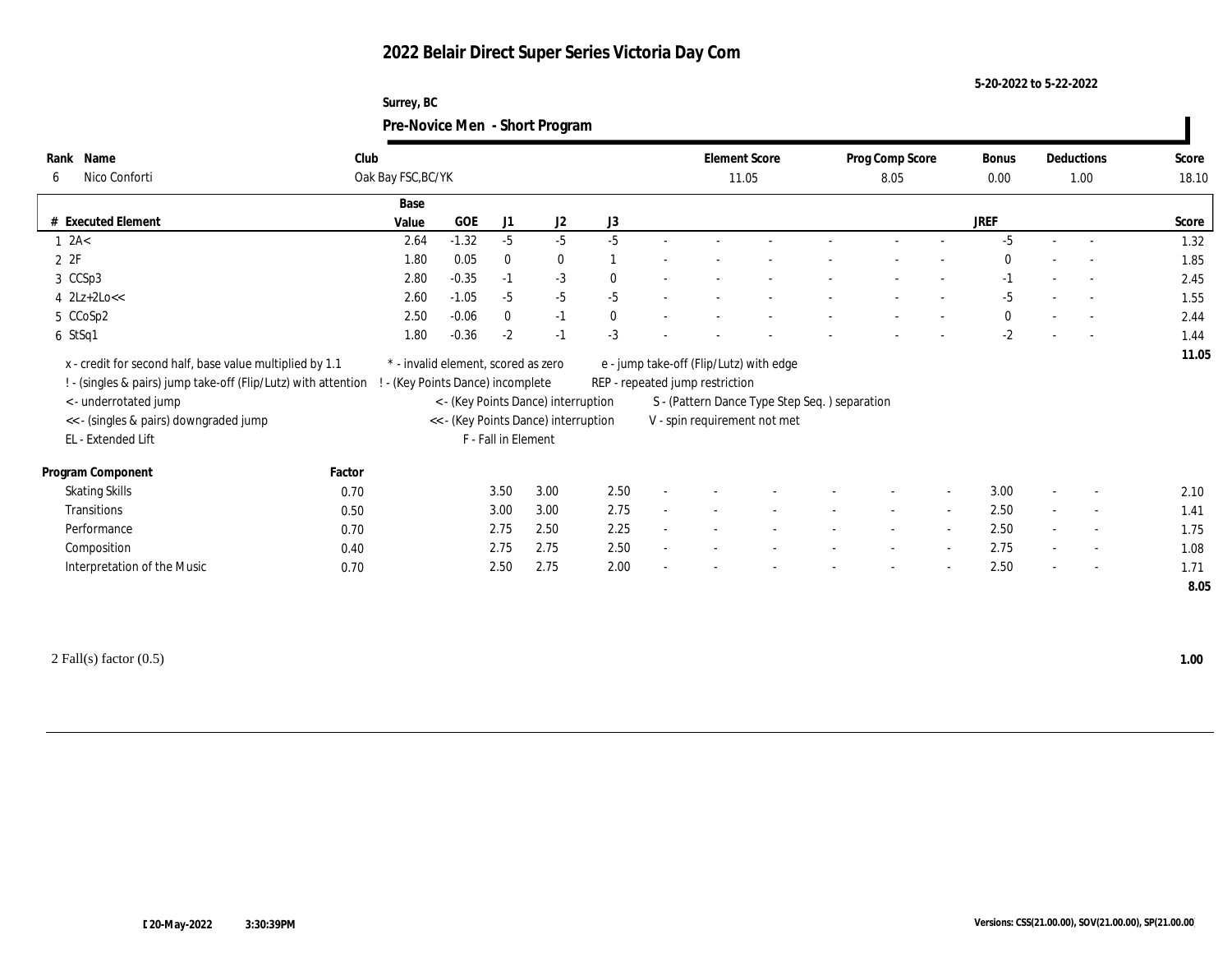### **Surrey, BC Pre-Novice Men - Short Program**

| Name<br>Rank                                                                                     | Club             |                                     |                      |                     |                                      |                                               | <b>Element Score</b> | Prog Comp Score |                          | Bonus        |        | Deductions               | Score |
|--------------------------------------------------------------------------------------------------|------------------|-------------------------------------|----------------------|---------------------|--------------------------------------|-----------------------------------------------|----------------------|-----------------|--------------------------|--------------|--------|--------------------------|-------|
| Alson Chang                                                                                      | Sungod SC, BC/YK |                                     |                      |                     |                                      |                                               | 9.58                 | 8.45            |                          | $0.00\,$     |        | 0.50                     | 17.53 |
|                                                                                                  |                  | Base                                |                      |                     |                                      |                                               |                      |                 |                          |              |        |                          |       |
| <b>Executed Element</b>                                                                          |                  | Value                               | GOE<br>J1            | J2                  | J3                                   |                                               |                      |                 |                          | JREF         |        |                          | Score |
| $1$ 2A $\lt$                                                                                     |                  | 1.10                                | $-0.55$<br>$-5$      |                     | $-5$<br>$-5$                         |                                               |                      |                 |                          | $-5$         |        |                          | 0.55  |
| $2$ $2$ Lz                                                                                       |                  | 2.10                                | $-0.74$<br>$-3$      |                     | $-3$<br>$-4$                         |                                               |                      |                 |                          | $-4$         |        | $\sim$                   | 1.36  |
| 3 CCSpB                                                                                          |                  | 1.70                                | $-0.13$<br>$\bf{0}$  | $-1$                | $-2$                                 |                                               |                      |                 |                          | $\mathbf{0}$ | $\sim$ | $\sim$                   | 1.57  |
| 4 StSq3                                                                                          |                  | 3.30                                | $-0.25$<br>$\bf{0}$  |                     | $\bf{0}$<br>$-3$                     |                                               |                      |                 |                          | $\bf{0}$     |        | $\sim$                   | 3.05  |
| $5$ $2A < +COMBO$                                                                                |                  | 1.10                                | $-0.55$<br>$-5$      |                     | $-5$<br>$-5$                         |                                               |                      |                 |                          | $-5$         |        | $\sim$                   | 0.55  |
| 6 CCoSp2                                                                                         |                  | 2.50                                | 0.00<br>$\mathbf{0}$ | $\mathbf{0}$        | $\theta$                             |                                               |                      |                 |                          | $\mathbf{0}$ |        |                          | 2.50  |
| x - credit for second half, base value multiplied by 1.1                                         |                  | * - invalid element, scored as zero |                      |                     |                                      | e - jump take-off (Flip/Lutz) with edge       |                      |                 |                          |              |        |                          | 9.58  |
| ! - (singles & pairs) jump take-off (Flip/Lutz) with attention ! - (Key Points Dance) incomplete |                  |                                     |                      |                     |                                      | REP - repeated jump restriction               |                      |                 |                          |              |        |                          |       |
|                                                                                                  |                  |                                     |                      |                     |                                      |                                               |                      |                 |                          |              |        |                          |       |
| < - underrotated jump                                                                            |                  |                                     |                      |                     | < - (Key Points Dance) interruption  | S - (Pattern Dance Type Step Seq.) separation |                      |                 |                          |              |        |                          |       |
| << - (singles & pairs) downgraded jump                                                           |                  |                                     |                      |                     | << - (Key Points Dance) interruption | V - spin requirement not met                  |                      |                 |                          |              |        |                          |       |
| EL - Extended Lift                                                                               |                  |                                     |                      | F - Fall in Element |                                      |                                               |                      |                 |                          |              |        |                          |       |
| Program Component                                                                                | Factor           |                                     |                      |                     |                                      |                                               |                      |                 |                          |              |        |                          |       |
| <b>Skating Skills</b>                                                                            | 0.70             |                                     | 3.25                 | 3.00                | 3.00                                 |                                               |                      |                 | $\overline{\phantom{a}}$ | 3.00         |        | $\sim$                   | 2.14  |
| Transitions                                                                                      | 0.50             |                                     | 3.50                 | 3.25                | 2.50                                 |                                               |                      |                 | $\overline{\phantom{a}}$ | 2.50         | $\sim$ | $\sim$                   | 1.47  |
| Performance                                                                                      | 0.70             |                                     | 3.25                 | 2.75                | 1.75                                 |                                               |                      |                 | $\sim$                   | 2.75         |        | $\overline{\phantom{a}}$ | 1.84  |
| Composition                                                                                      | 0.40             |                                     | 3.00                 | 2.75                | 2.50                                 |                                               |                      |                 | $\sim$                   | 3.00         |        | $\overline{\phantom{a}}$ | 1.12  |
| Interpretation of the Music                                                                      | 0.70             |                                     | 3.00                 | 3.00                | 2.00                                 |                                               |                      |                 |                          | 2.75         |        | $\sim$                   | 1.88  |

1 Fall(s) factor (0.5) **0.50**

 $\blacksquare$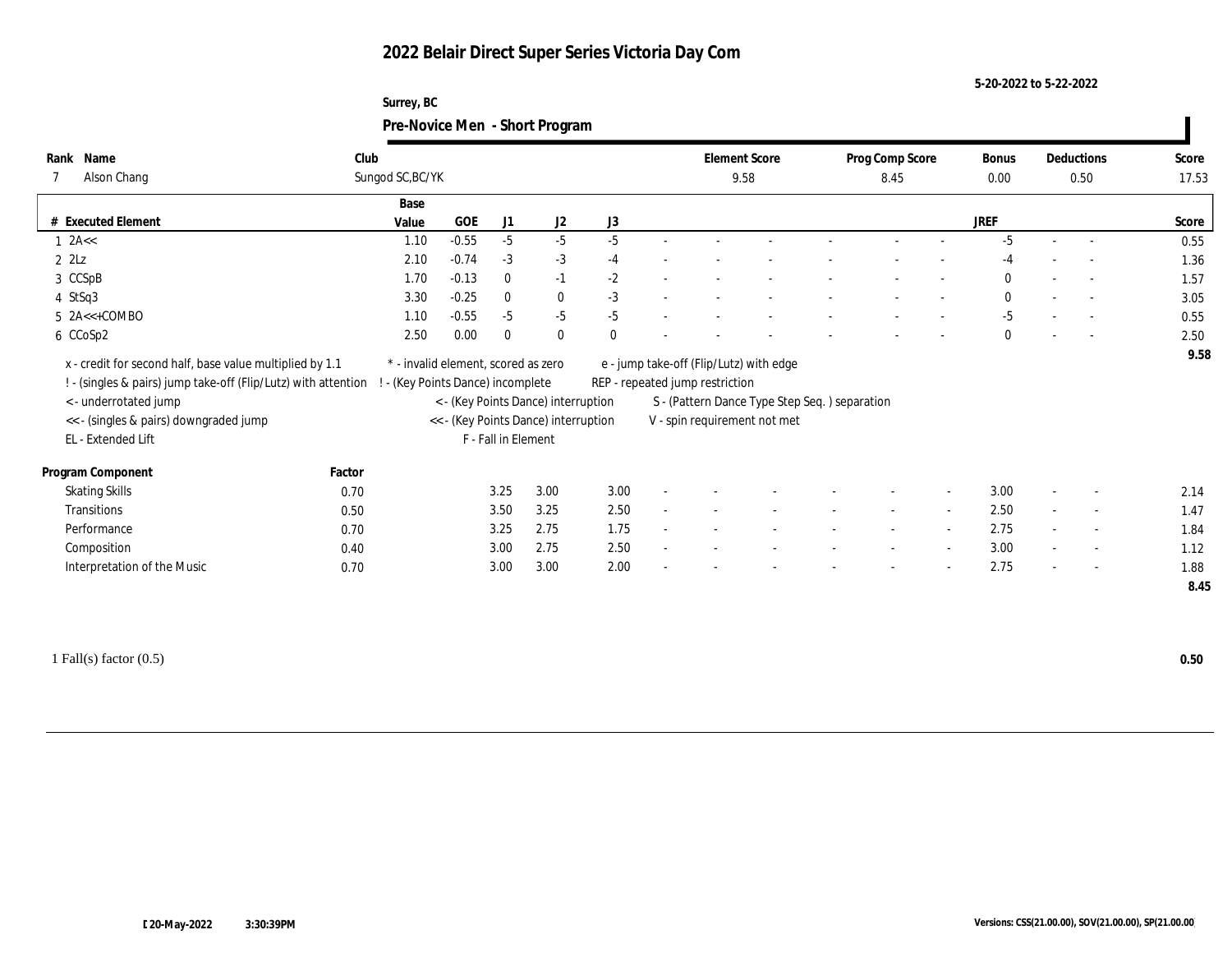### **Surrey, BC Pre-Novice Men - Short Program**

|                                                                                                                                                                                                                    |                     |                                                                                                                                                       |                     | ັ            |              |              |                                 |                                                                                                                          |                 |                          |              |                          |                          |              |
|--------------------------------------------------------------------------------------------------------------------------------------------------------------------------------------------------------------------|---------------------|-------------------------------------------------------------------------------------------------------------------------------------------------------|---------------------|--------------|--------------|--------------|---------------------------------|--------------------------------------------------------------------------------------------------------------------------|-----------------|--------------------------|--------------|--------------------------|--------------------------|--------------|
| Name<br>Rank                                                                                                                                                                                                       | Club                |                                                                                                                                                       |                     |              |              |              | <b>Element Score</b>            |                                                                                                                          | Prog Comp Score |                          | Bonus        |                          | Deductions               | Score        |
| Stephen Lee<br>8                                                                                                                                                                                                   | Connaught SC, BC/YK |                                                                                                                                                       |                     |              |              |              | 7.53                            |                                                                                                                          | 8.43            |                          | $0.00\,$     |                          | 0.50                     | 15.46        |
|                                                                                                                                                                                                                    | Base                |                                                                                                                                                       |                     |              |              |              |                                 |                                                                                                                          |                 |                          |              |                          |                          |              |
| # Executed Element                                                                                                                                                                                                 | Value               | GOE                                                                                                                                                   | J1                  | J2           | J3           |              |                                 |                                                                                                                          |                 |                          | JREF         |                          |                          | Score        |
| $1 \t1A$                                                                                                                                                                                                           | 1.10                | 0.03                                                                                                                                                  | $\mathbf{0}$        | $\mathbf{1}$ | $\theta$     |              |                                 |                                                                                                                          |                 |                          | $\Omega$     |                          |                          | 1.13         |
| 2P                                                                                                                                                                                                                 | 1.80                | 0.00                                                                                                                                                  | $\bf{0}$            | $\bf{0}$     | $\mathbf{0}$ |              |                                 |                                                                                                                          |                 |                          | $\theta$     |                          | $\sim$                   | 1.80         |
| 3 CCSp1                                                                                                                                                                                                            | 2.00                | 0.00                                                                                                                                                  | $\bf{0}$            | $\bf{0}$     | $\mathbf{0}$ |              |                                 |                                                                                                                          |                 | $\overline{\phantom{a}}$ | $\mathbf{0}$ | $\sim$                   | $\sim$                   | 2.00         |
| 4 $2Lo+1Lo*$                                                                                                                                                                                                       | 1.70                | $-0.85$                                                                                                                                               | $-5$                | $-5$         | $-5$         |              |                                 |                                                                                                                          |                 |                          | $-5$         |                          | $\overline{\phantom{a}}$ | 0.85         |
| 5 StSq1                                                                                                                                                                                                            | 1.80                | $-0.05$                                                                                                                                               | $\mathbf{0}$        | $\mathbf{0}$ | $-1$         |              |                                 |                                                                                                                          |                 |                          | $\mathbf{0}$ | $\overline{\phantom{a}}$ | $\sim$                   | 1.75         |
| 6 CCoSp                                                                                                                                                                                                            | 0.00                |                                                                                                                                                       |                     |              |              |              |                                 |                                                                                                                          |                 |                          |              |                          |                          | 0.00         |
| x - credit for second half, base value multiplied by 1.1<br>! - (singles & pairs) jump take-off (Flip/Lutz) with attention<br><- underrotated jump<br><< - (singles & pairs) downgraded jump<br>EL - Extended Lift |                     | * - invalid element, scored as zero<br>- (Key Points Dance) incomplete<br>< - (Key Points Dance) interruption<br><< - (Key Points Dance) interruption | F - Fall in Element |              |              |              | REP - repeated jump restriction | e - jump take-off (Flip/Lutz) with edge<br>S - (Pattern Dance Type Step Seq.) separation<br>V - spin requirement not met |                 |                          |              |                          |                          |              |
| Program Component                                                                                                                                                                                                  | Factor              |                                                                                                                                                       |                     |              |              |              |                                 |                                                                                                                          |                 |                          |              |                          |                          |              |
| <b>Skating Skills</b>                                                                                                                                                                                              | 0.70                |                                                                                                                                                       | 2.75                | 2.75         | 2.75         |              |                                 |                                                                                                                          |                 |                          | 3.00         |                          | $\overline{\phantom{a}}$ | 1.97         |
| Transitions                                                                                                                                                                                                        | 0.50                |                                                                                                                                                       | 3.00                | 2.75         | 2.50         |              |                                 |                                                                                                                          | $\sim$          | $\sim$                   | 3.00         | $\sim$                   | $\sim$                   | 1.41         |
| Performance                                                                                                                                                                                                        | 0.70                |                                                                                                                                                       | 2.50                | 2.50         | 2.50         |              |                                 |                                                                                                                          |                 | $\overline{\phantom{a}}$ | 3.25         |                          | $\overline{\phantom{a}}$ | 1.88         |
| Composition                                                                                                                                                                                                        | 0.40                |                                                                                                                                                       | 3.00                | 2.75         | 2.50         | $\mathbf{r}$ |                                 |                                                                                                                          | $\sim$          | $\sim$                   | 3.25         |                          | $\sim$                   | 1.15         |
| Interpretation of the Music                                                                                                                                                                                        | 0.70                |                                                                                                                                                       | 2.75                | 2.75         | 2.75         |              |                                 |                                                                                                                          |                 |                          | 3.25         |                          | $\overline{\phantom{a}}$ | 2.02<br>8.43 |
|                                                                                                                                                                                                                    |                     |                                                                                                                                                       |                     |              |              |              |                                 |                                                                                                                          |                 |                          |              |                          |                          |              |

1 Fall(s) factor (0.5) **0.50**

 $\blacksquare$